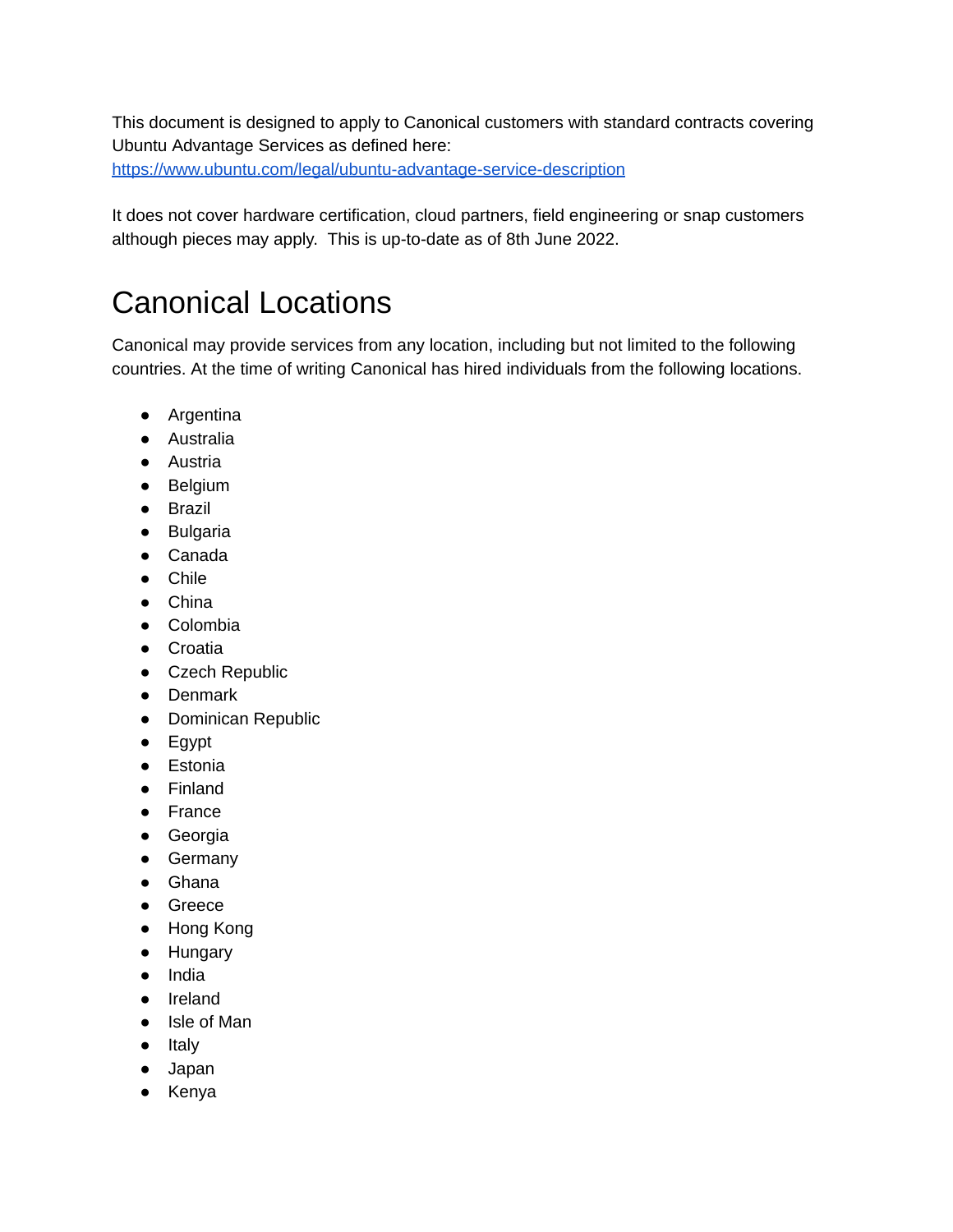- Kuwait
- Latvia
- Lithuania
- Malaysia
- Mexico
- Morocco
- Nepal
- Netherlands
- New Zealand
- Nigeria
- Norway
- Pakistan
- Philippines
- Poland
- Portugal
- Romania
- Russia
- Slovakia
- Slovenia
- South Africa
- South Korea
- Spain
- Sweden
- Switzerland
- Taiwan
- Thailand
- Tunisia
- Turkey
- Ukraine
- United Arab Emirates
- United Kingdom
- United States
- Uruguay
- Venezuela

Canonical also has specific a physical presence including data centers or labs in:

- United Kingdom
- United States
- China
- Taiwan
- Japan